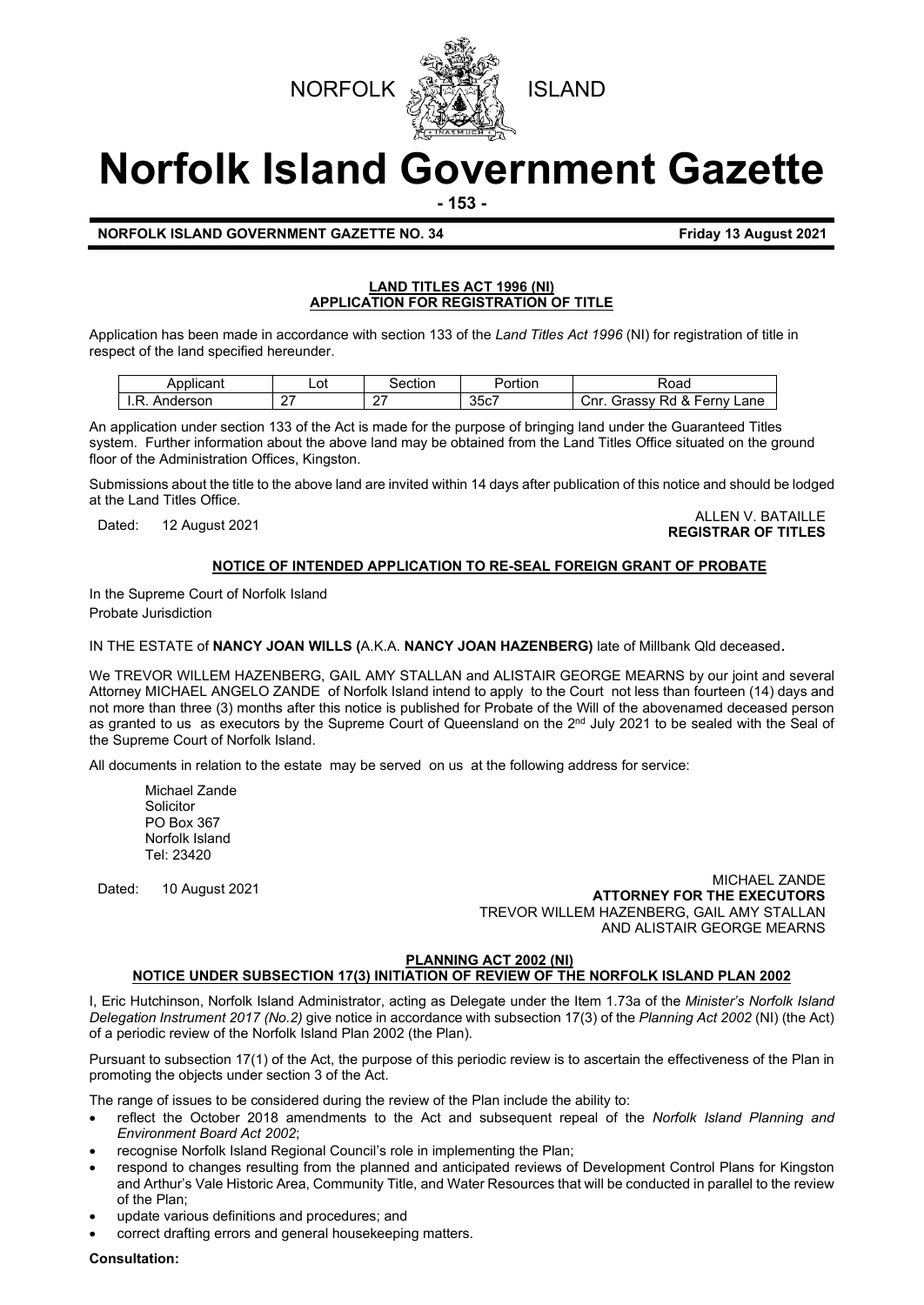# **NORFOLK ISLAND GOVERNMENT GAZETTE NO. 34 Friday 13 August 2021**

Public comment on the effectiveness of the Plan in promoting the objectives of the Act is invited. All comments should be received within four weeks of publication of this notice.

The Norfolk Island Plan can be accessed at:

<http://www.norfolkisland.gov.nf/sites/default/files/Norfolk%20Island%20Plan%202002%20Current.pdf>

A hard copy of the Norfolk Island Plan is available for viewing at: the Norfolk Island Regional Council, Customer Care at 9 New Cascade Road Norfolk Island and the Planning and Building Office at the New Military Barracks, Kingston.

Public written submissions can be lodged at:

- Email Planning and Development at [planning@nirc.gov.nf](mailto:planning@nirc.gov.nf)
- Post Planning & Development, Norfolk Island Regional Council, PO Box 95, Norfolk Island 2899; or
- Delivered to Customer Care or the Planning & Development Office.

Dated: 26 July 2021<br>Dated: 26 July 2021

# **PLANNING ACT 2002 (NI) NOTICE OF DRAFT DEVELOPMENT CONTROL PLAN**

I, Eric Hutchinson, Administrator of Norfolk Island, and delegate of the Commonwealth Minister under clause 5 of, and item 1.78 of the Schedule to the *Minister's Norfolk Island Delegation Instrument 2017 (No. 2)*, give notice, under section 21 of the *Planning Act 2002* (NI), of a draft development control plan to provide in greater detail than shown in the Norfolk Island Plan 2002 specific planning requirements for the management of water resources.

#### **Land to which the draft development control plan applies**

The draft development control plan applies to all land and premises on Norfolk Island to which the Norfolk Island Plan applies.

#### **Aim and intent of the draft development control plan**

The aim and intent of the draft development control plan is to review and update Development Control Plan No. 2 – Water Resources. The purpose of the draft development control plan is generally to ensure that the use and management of water resources will sustain the physical, economic and social well-being of the people of Norfolk Island while protecting the ecosystems that depend on those resources.

#### **Public Exhibition**

In accordance with section 21 of the *Planning Act 2002* (NI) the draft development control plan and supporting documentation are available for inspection, during business hours, between Monday 2 August 2021 and Monday 30 August 2021 at:

- The Norfolk Island Regional Council Planning Office, New Military Barracks, Kingston
- The Norfolk Island Regional Council Customer Care Office, New Cascade Road, Burnt Pine
- Norfolk Island Regional Council's website [http://www.norfolkisland.gov.nf/your-council/council](http://www.norfolkisland.gov.nf/your-council/council-documents/documents-public-exhibition)[documents/documents-public-exhibition](http://www.norfolkisland.gov.nf/your-council/council-documents/documents-public-exhibition)

#### **Submissions**

Any person may make written submissions to the General Manager, Norfolk Island Regional Council about this draft development control plan. All submissions must be received by Monday 6 September 2021 and signed by at least one person making the submission. If a submission objects to the draft development control plan, the grounds for objections must be specified in the submission.

Dated: 26 July 2021<br>Dated: 26 July 2021

## **DISASTER AND EMERGENCY MANAGEMENT ACT 2001 (NI) FURTHER EXTENSION OF DECLARATION OF STATE OF EMERGENCY**

I **Eric Hutchinson,** Administrator of Norfolk Island and delegate of the Minister under Section 5 of, and item 1.27 of the Schedule to, the *Minister's Norfolk Island Delegation Instrument 2019*:

**PURSUANT** to Section 9 of the *Disaster and Emergency Management Act 2001* (NI) [the Act] and having regard to the advice of the Controller;

**FOR** the purpose of response and recovery operations under the Act and the Disaster and Emergency Plan for the Territory of Norfolk Island;

**FURTHER EXTEND** the declaration of emergency made under section 9 of the Act at 16:15 Hrs on Monday 16 March 2020, for the whole of the Territory of Norfolk Island, until 23:59 hr on Thursday 30 September 2021.

Dated: 20 May 2021 ERIC HUTCHINSON **ADMINISTRATOR**

**ADMINISTRATOR**

**ADMINISTRATOR**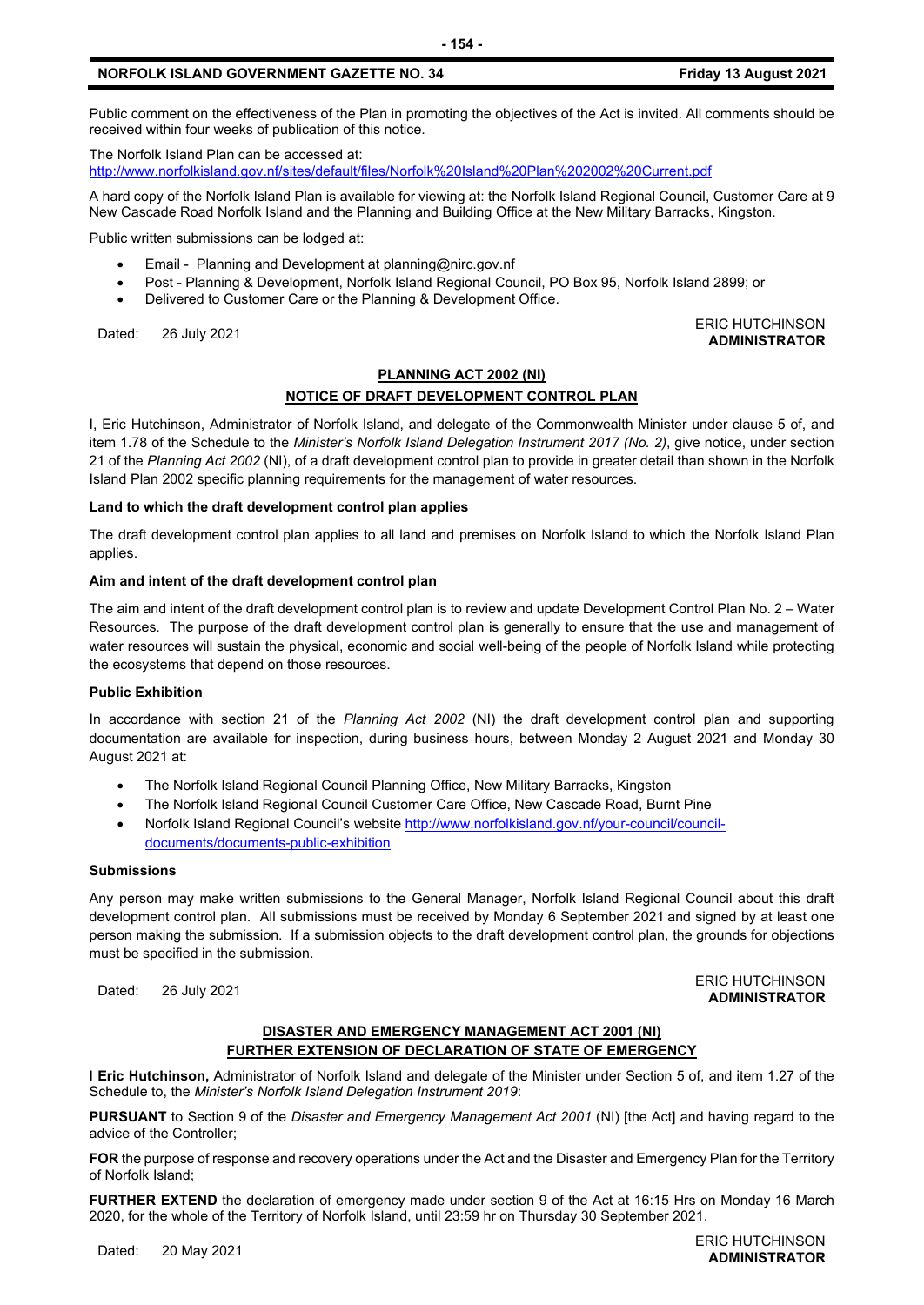# **DISASTER AND EMERGENCY MANAGEMENT ACT 2001 (NI) DECLARATION OF STATE OF DISASTER OR EMERGENCY (RECOVERY OPERATIONS) COVID-19 DIRECTIONS RECOVERY OPERATIONS (NO.2) 2021**

I, **George Ivor Andrew Plant**, Emergency Management Norfolk Island Controller:

- 1) under section 11(2)(g) of the *Disaster and Emergency Management Act 2001* (NI) am of the opinion that it is necessary to make directions in respect of recovery from the State of Emergency in respect of COVID-19 relating to the movement of persons within the disaster or emergency area as set out in the Schedule; and
- 2) under section 11(2)(h) of the *Disaster and Emergency Management Act 2001* (NI) am of the opinion that it is necessary to make directions in respect of recovery from the State of Emergency in respect of COVID-19 relating to the removal of persons within the disaster or emergency area who obstructs or threatens to obstruct recovery operations as set out in the Schedule; and
- 3) under section 11(2)(i) of the *Disaster and Emergency Management Act 2001* (NI) am of the opinion that it is necessary to make directions in respect of recovery from the State of Emergency in respect of COVID-19 relating to giving directions to persons whose responsibilities require him or her to engage in recovery operations.

# **SCHEDULE**

### **Direction 2 (2021) – Adjustment of COVID 19 measures – to commence 23:59 hr on 30 June 2021**

- 1. These Directions take effect at 23:59 hr on 30 June 2021 and remain in force while the State of Disaster or Emergency (Recovery Operations) is in force.
- 2. In these Directions:

*Persons* includes people residing on Norfolk Island, visiting Norfolk Island for holiday or work purposes

*COVID-19 hotspot* means a particular area of Australia decided by the Commonwealth Chief Medical Officer

*COVID-19 public exposure site* means a venue and time in which a person is likely to have come in contact with an infective person and as listed by the relevant State or Territory.

*Incident Controller* means the person appointed under the State of Emergency in accordance with the NORDISPLAN

- 3. Persons will be permitted\* to travel to Norfolk Island without the need to quarantine provided they:
	- a. do not have COVID-19;
	- b. have not been in contact within anyone in the prior 14 days with COVID-19; and
	- c. have been granted a Norfolk Island Entry Pass\*.
	- \*Any person travelling to Norfolk Island may be denied entry without a Norfolk Island Entry Pass
- 4. Persons who are on the island when a public exposure site is listed, and they have frequented, must immediately selfisolate at home or at their accommodation and contact NIHRACS for further advice.
- 5. A person whilst on Norfolk Island must comply with physical distancing principles as published from time to time on [\(http://www.norfolkisland.gov.nf/norfolk-islands-covid-19-advice\)](http://www.norfolkisland.gov.nf/norfolk-islands-covid-19-advice).
- 6. A person whilst on Norfolk Island must follow any directions in relation to COVID-19 from staff of the *Norfolk Island Hospital and Residential Aged Care Services (NIHRACS).*
- 7. A person or business on Norfolk Island must follow any advice or operational direction provided by the Incident Controller or authorised officer of the *Norfolk Island Police Force (NIPF)*in relation to COVID-19.
- 8. A person or business involving close contact with persons is required to keep a daily customer register. A business will be required to retain the records for a period of three months. The register must be produced upon request by the Incident Controller.

*\* Please Note \** 

- *Online applications required by all travellers prior to travel (within 72 hours of travel).*
- *While the State of Emergency is in place verification of where travellers are from will be required*
- *Travel to mainland states and territories is a matter for residents to seek approval from State and Territory Government authorities.*

Dated: 25 May 2021 GEORGE PLANT

**EMNI CONTROLLER**

# **TRAFFIC ACT 2010**

# **TEMPORARY CLOSURE OF MARSH'S ROAD FOR PUBLIC SAFETY WORKS**

I, Andrew Roach, General Manager of the Norfolk Island Regional Council, under section 50 of the Traffic Act 2010, close that part, or parts, of the road specified in Part 1 of the Schedule to all vehicular traffic (except in Part 2 of the Schedule) **for an entire 48-hour period between 15 August 2021 and 30 August 2021** as I am of the opinion it is necessary for the tanker at Ball Bay to discharge.

#### **SCHEDULE**

**Part 1 –** Marsh's Road from the intersection with Stockyard Road, as relevant for the tanker to discharge. The start and end of the road closure to be officially signposted by the applicant Burnt Pine Fuel, or as directed by police during the<br>specified road closure period.

**Part 2** - Exempted classes of vehicles:

a) Vehicles and plant authorised by the General Manager of the Norfolk Island Regional Council or delegate for